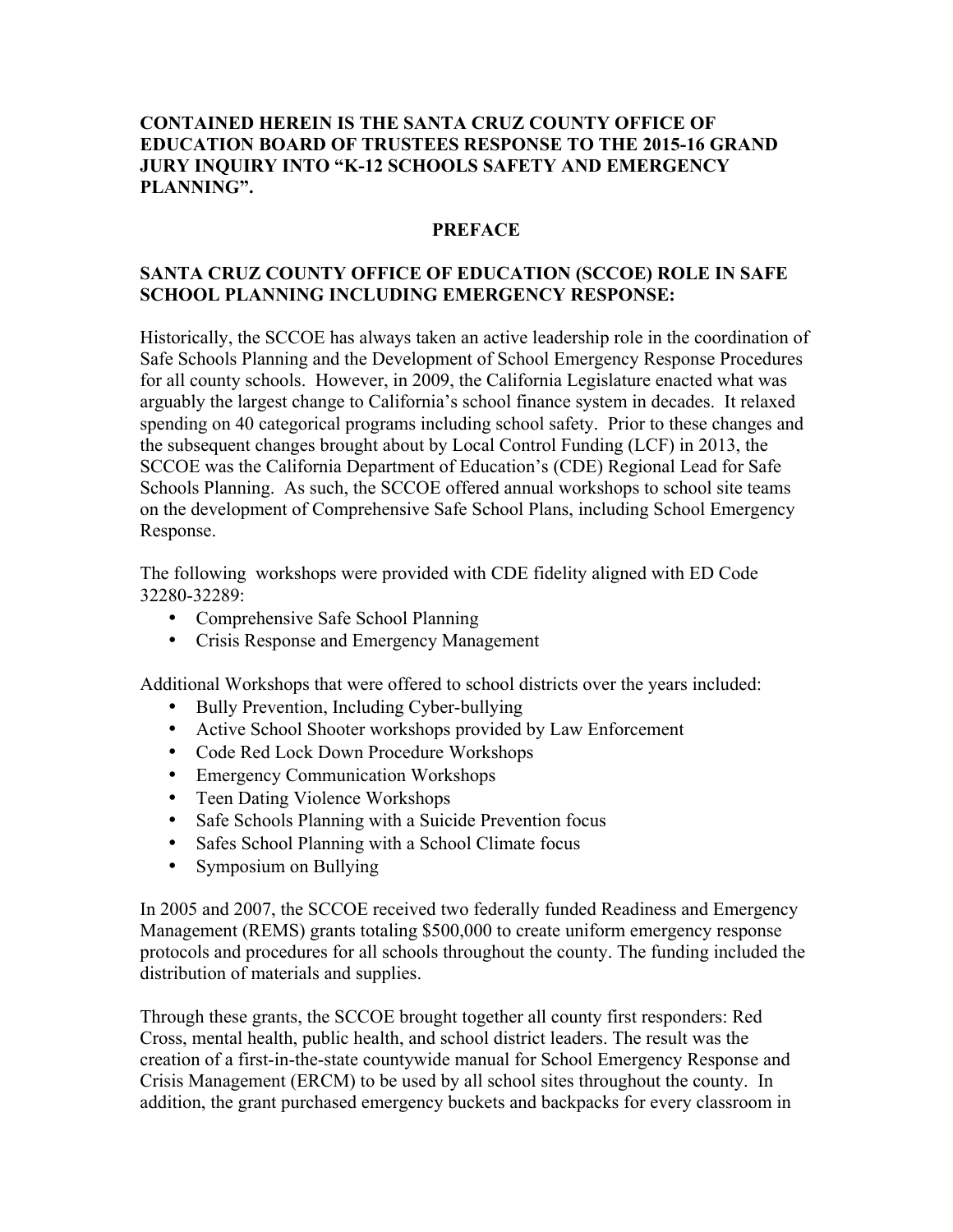the county. These items were later purchased with unrestricted SCCOE funds for new classrooms after the initial distribution. The last distribution of such supplies took place in the fall of 2015 to Santa Cruz City Schools. Emergency vests and go-kit bags with material lists for every role in a School Incident Command System were also distributed to every school site in the county through the REMS grant.

Once the grant funding ended, the SCCOE committed to continuing its leadership role in coordinating the multi-disciplinary school emergency planning team, renaming the group the County Safe School Consortia. The Consortia is the collective group responsible for the oversight of the countywide school emergency manual. The Consortia meets twice a year to (1) review and update, as needed, the County School Emergency Manual; (2) debrief on critical incidents; (3) identify training needs; (4) identify resource needs; and (5) provide networking for first responders to discuss site-specific school safety or emergency needs. The last meeting of the Safe School Consortia was on November 20, 2015. The purpose was to review the recent updates to the Federal guideline for school emergency response and discuss what, if any, revisions were needed to the County ERCM manual.

### RESPONSE TO GRAND JURY QUESTIONS

#### *R1. All schools should have a plan that is reviewed and updated yearly.*

The Board of Trustees of the SCCOE agrees that all schools should have a plan that is reviewed and updated yearly. To further that, the SCCOE provides technical assistance to districts and school sites on the development of safe school plans, including emergency response through annual workshops and site-specific assistance. However, the SCCOE cannot compel districts to attend these workshops or ask us for assistance.

Districts have been asked to send all of their site emergency plans to the SCCOE and their local first responders. This has been a local request and is not part of an Ed Code mandate. Per Education Code 32288 (a): "In order to ensure compliance with this article (School Safety), each school shall forward its comprehensive school safety plan to the school district OR county office for approval". School sites only have to send their comprehensive safe school plans to their District Offices. The SCCOE-administered programs send their plans to the SCCOE.

### *R2. Publicly available school safety plans should be on all school websites. The location of this information should be prominently and uniformly displayed on the homepage of each school's website.*

The Board of Trustees of the SCCOE concurs and complies with this recommendation for SCCOE-operated programs. However, the SCCOE has no jurisdiction in this matter as it relates to local school districts. Nevertheless, the SCCOE can and does provide technical assistance to school districts requesting such support. Please note, however,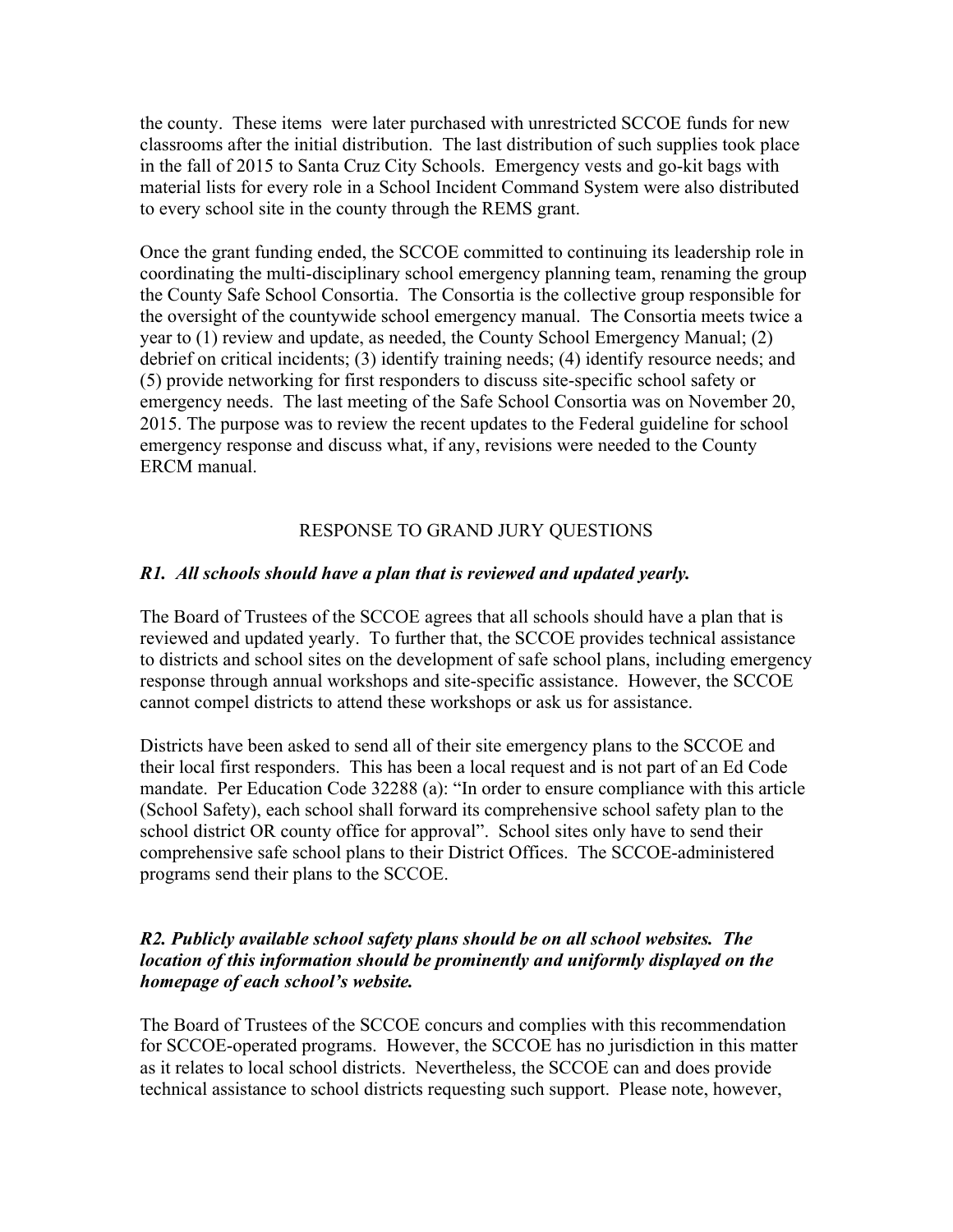that certain aspects of the emergency plan are for school personnel eyes only, as per the request of local law enforcement and as agreed to by the Safe School Consortia. Ed. Code 32281 (f) states: "a school's district or county office of education may elect not to disclose those portions of the comprehensive school safety plan that include tactical responses to criminal incidents".

# *R3. The County Office of Education should ensure that schools have sufficient and appropriate emergency supplies.*

With the reallocation of safe schools planning funds to districts under LCF, the SCCOE no longer has a funding base to be able to provide emergency supplies to districts. However, while not required by the CDE, the SCCOE does maintain emergency supply lists for classrooms and go-kits on our website. The SCCOE is available to also provide technical assistance to districts on how to obtain these supplies through their own school community resources. Upon district request, the SCCOE will conduct an audit of a school's emergency supplies readiness and offer free training as needed

# *R4. All schools and district offices should have a printed copy of the school safety plan readily available.*

The Board of Trustees of the SCCOE concurs. This is a mandate under Education Code and is shared with school districts as part of the comprehensive Safe School Planning and Emergency Response workshops provided by the SCCOE. Safe School Planning templates are provided during workshops. Additionally, through the REMS grant funding, the SCCOE provided every school site with a copy of the Emergency Response Manual. Emergency Response plans are uniform in nature, but the site-based Safe School Plans are unique to the needs of individual schools. Comprehensive School Safety Plans, at a minimum, shall include: "the assessment of school crime committed on school campuses and at school-related functions and the identification of appropriate strategies and programs that will provide or maintain a high level of school safety, including child abuse reporting and disaster procedures".

# *R5. All district and school staff members should know about the existence of the safety plan and should know the exact location of their printed safety plan.*

The Board of Trustees of the SCCOE concurs. The SCCOE staff will update school districts on this requirement. Heretofore, this information was part of the Safe School Planning and Emergency Response workshops provided by the SCCOE as recommended by CDE. This was something that the SCCOE looked for when providing categorical program site reviews as requested by the State. As previously mentioned, California law no longer requires the SCCOE to provide such reviews as categorical programs including School Safety are now the responsibility of school districts per LCF.